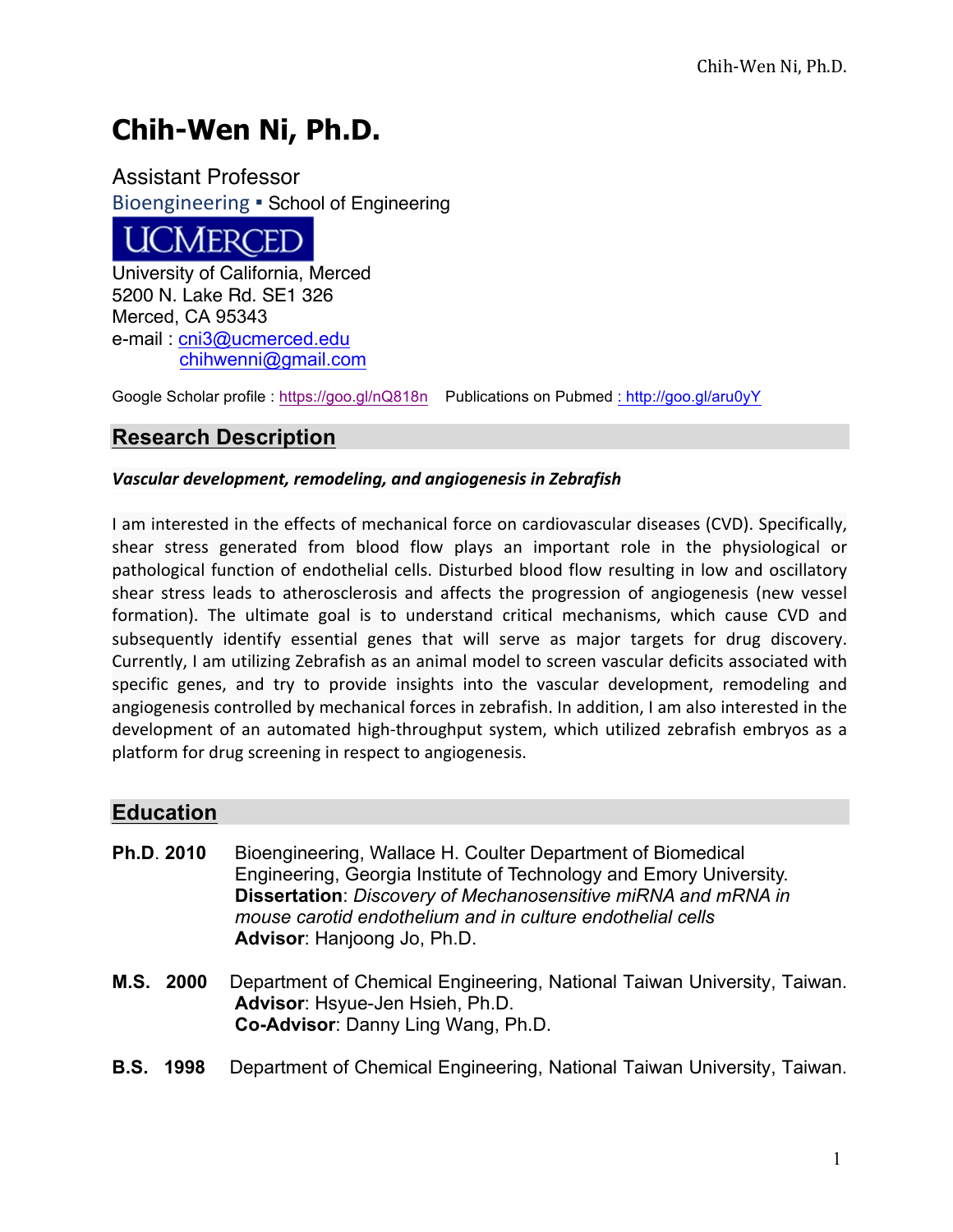# **Awards and Membership**

- Regular member, American Heart Association, since 2011
- **•** Student member, American Heart Association, 2010
- Regular member, American Physiology Society, since 2011
- Student member, American Physiology Society, 2005-2010
- **Honorary member, The Phi Tau Phi Scholastic Honor Society of The Republic of** China, 1998
- **•** Presidential Award, issued by National Taiwan University, 1994-1998
- **•** International travel awards, supported by the Institute of Biomedical Sciences, Academia, Sinica, 2004
- **Travel Award, The 79<sup>th</sup> Annual Scientific Meeting of the Japan Circulation Society,** 2015
- **Travel Award, The 80<sup>th</sup> Annual Scientific Meeting of the Japan Circulation Society,** 2016

# **Positions/Employment**

01/2017 – present *Assistant Professor* Bioengineering unit, School of Engineering UC Merced 10/2013 – 12/2016 *Assistant Professor* Department of Biomedical Engineering Khalifa University Abu Dhabi, UAE 09/2010 – 09/2013 *Postdoctoral Associate* Program in Gene Function and Expression, University of Massachusetts Medical School (Mentor: Nathan D. Lawson, Ph.D.) 08/2005 – 08/2010 *Ph.D. Student, Graduate Research Assistant* Wallace H. Coulter Department of Biomedical Engineering, Georgia Institute of Technology (Advisor: Hanjoong Jo, Ph.D.) 09/2001 – 06/2005 *Adjunct Instructor* Center of General Studies, Kang-Ning Junior College of Medical Care and Management, Taipei, Taiwan 10/2000 – 06/2005 *Research Specialist* Cardiovascular Division, Institute of Biomedical Sciences, Academia Sinica, Taiwan (Mentor: Danny L. Wang, Ph,D.) 09/1998 - 06/2000 *M.S. Student, Graduate Research Assistant*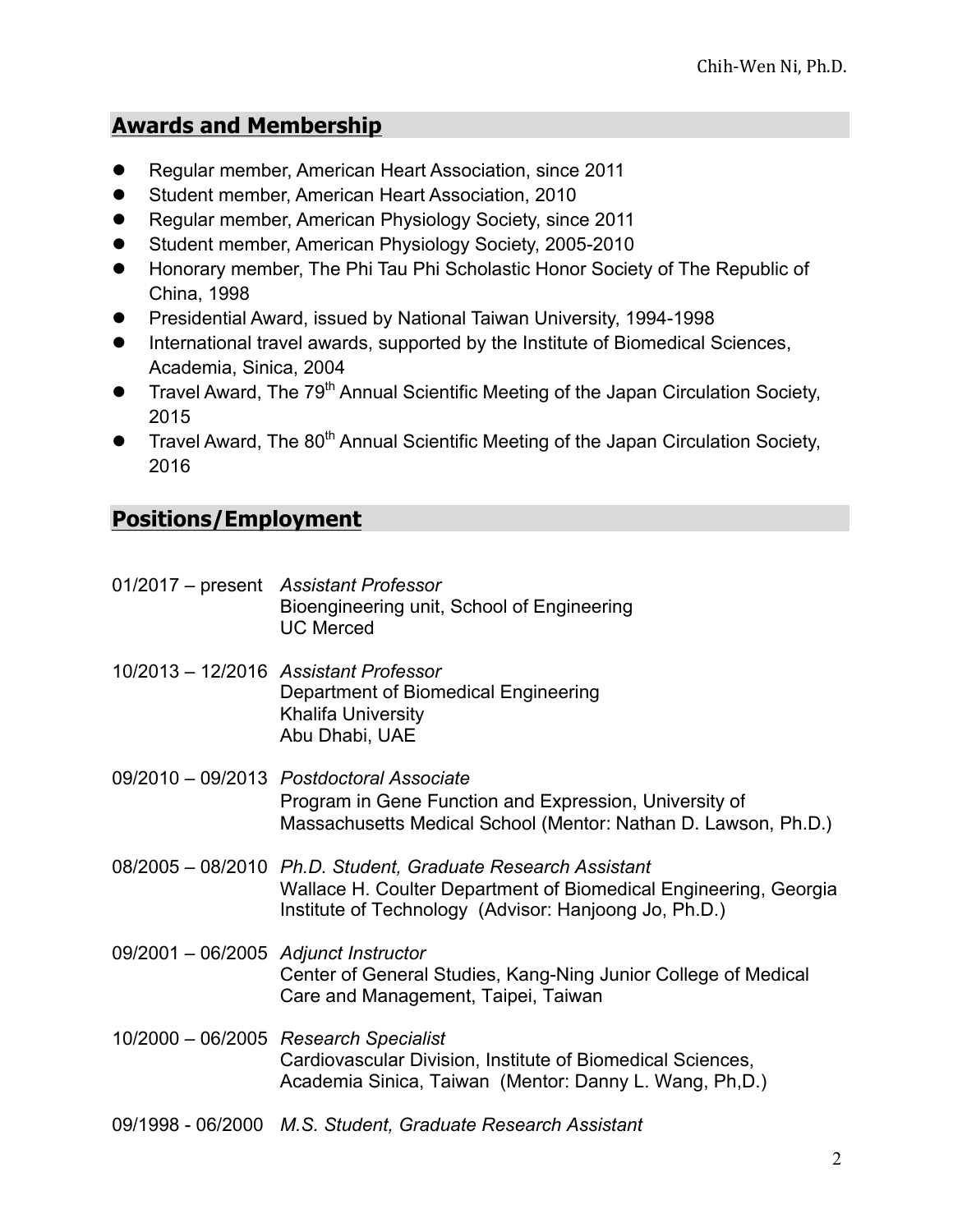Department of Chemical Engineering, National Taiwan University, Taipei, Taiwan (Advisor: Hsyue-Jen Hsieh, Ph.D.)

## **Teaching Experiences**

| 1. Genetic Engineering, undergraduate level<br>Instructor                                                            | 2017 Spring  |
|----------------------------------------------------------------------------------------------------------------------|--------------|
| 2. Calculus, undergraduate level<br>Instructor                                                                       | 2001-2005    |
| 3. Biomedical Transport Phenomena, undergraduate level<br>Instructor                                                 | 2013 to 2016 |
| 4. Physiological Systems and Modeling I, undergraduate level<br>Instructor                                           | 2014 to 2016 |
| 5. Biomedical Engineering Fundamentals, undergraduate level                                                          | 2014 to 2016 |
| Instructor<br>6. Molecular and Cell Physiology II and lab, undergraduate level                                       | 2014 to 2016 |
| Instructor<br>7. Molecular and Cellular Engineering, graduate level<br>Instructor- the module of Genetic Engineering | 2016 Spring  |

# **Peer-Reviewed Publications**

#### **Journal Papers:**

- 1. Shmukler, BE., Huston, NC., Thon, JN., **Ni, CW**., Kourkoulis, G., Lawson, ND., Paw, BH., Alper SL., Homozygous knockout of the piezo1 gene in the zebrafish is not associated with anemia. *Haematologica*, haematol.132449 (2015)
- 2. Butko, E., Distel, M., Pouget, C., Weijts, B., Kobayashi, I., Ng, K., Mosimann, C., Poulain, FE., McPherson, A., **Ni, CW**., Stachura, DL., Del, Cid N., Espín-Palazón, R., Lawson, ND., Dorsky, R., Clements, WK., Traver, D. "Gata2b is a restricted early regulator of hemogenic endothelium in the zebrafish embryo" *Development*. 2015 142(6):1050-61 (2015)
- 3. \*Kok, F.O., \*Shin, M. **\*Ni, CW.**, Gupta, A., Grosse, AS., van Impel, A.,Kirchmaier, BC., Peterson-Maduro, J., Kourkoulis, G., Male, I., DeSantis, D.F., Sheppard-Tindell, S.,Ebarasi, L., Betsholtz, C.,Schulte-Merker, S., Wolfe, S. A.,and Lawson, N. D. "Reverse genetic screening reveals poor correlation between morpholino-induced and mutant phenotypes in zebrafish." *Dev Cell*. 2;32(1):97- 108. (2015) (\*equal-contribution)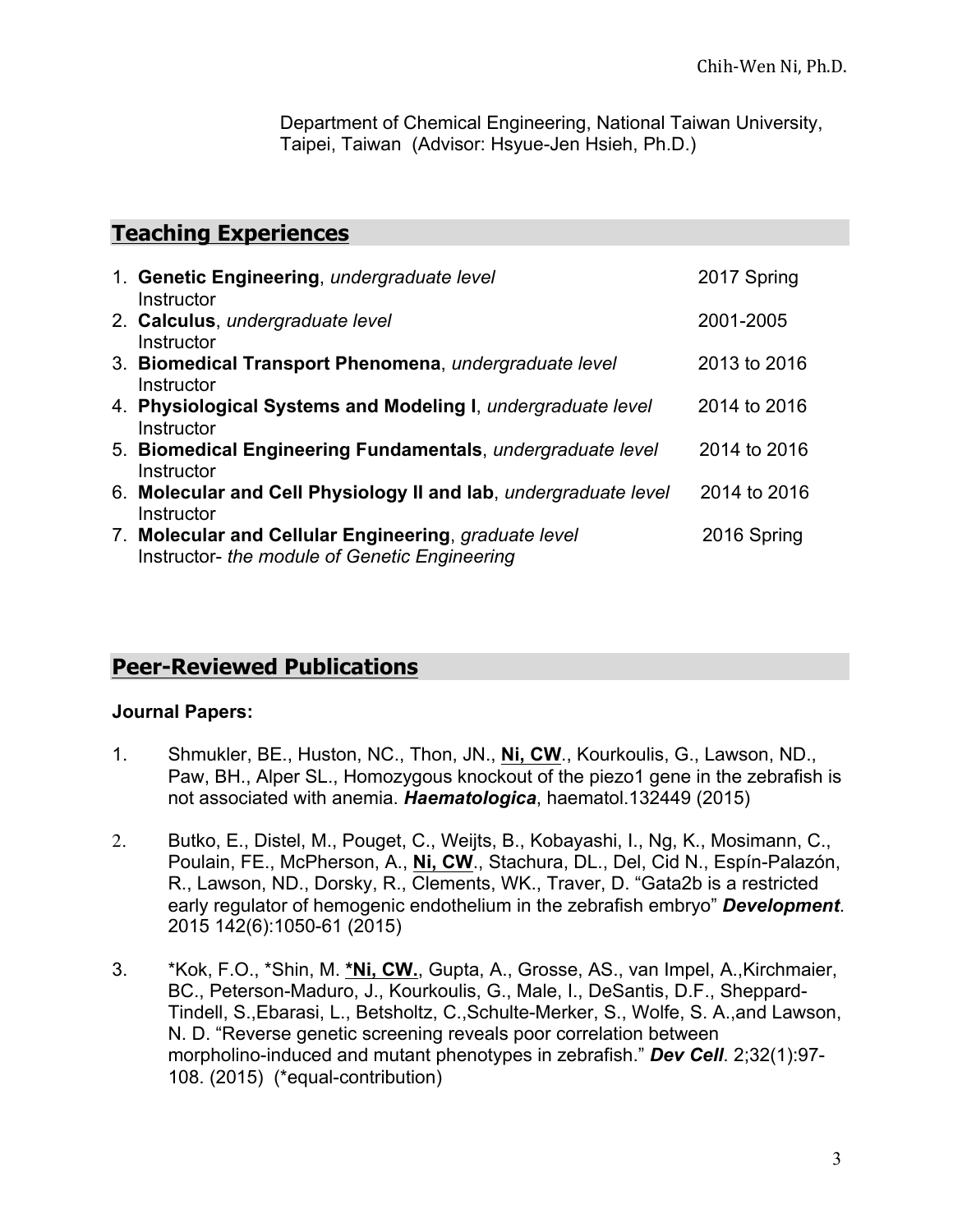- 4. Kumar, S., Kim, CW., Son, DJ., **Ni, CW.,** and Jo, H. "Flow-dependent regulation of genome-wide mRNA and microRNA expression in endothelial cells in vivo." *Scientific Data* 1, 140039 (2014)
- 5. **Ni, CW.,** Kumar, S., Ankeny, CJ., and Jo, H., "Development of immortalized mouse aortic endothelial cell lines." *Vasc. Cell.* 1:6(1):7 (2014)
- 6. Son, DJ., Kumar, S., Takabe, W., Kim CW., **Ni, CW**., Alberts-Grill, N., Jang, IH., Kim, S., Kim, W., Kang SW., Baker, AH., Seo JW, Ferrara, KW., Jo, H. "The atypical mechanosensitive microRNA-712 derived from pre-ribosomal RNA induces endothelial inflammation and atherosclerosis." *Nat. Commun*. 18;4:3000. doi: 10.1038/ncomms4000 (2013)
- 7. Fazeli, G., Stopper, H., Schinzel, R., **Ni, CW.**, Jo, H., Schupp, N. "Angiotensin II induces DNA damage via AT1 receptor and NADPH oxidase isoform Nox4 "*Mutagenesis*. 27(6):673-81 (2012)
- 8. **Ni, CW., Qiu, H., Jo, H., MicroRNA-663 upregulated by oscillatory shear stress** plays a role in inflammatory response of endothelial cells." *Am. J. Physiol. Heart Circ. Physiol.* 300(5):H1762-9 (2011)
- 9. Rezvan A., **Ni, CW**., Alberts-Grill N., Jo, H. "Animal, in vitro, and ex vivo models of flow-dependent atherosclerosis: Role of oxidative stress." *Antioxid. Redox. Signal.* 1;15(5):1433-48. (2011) (*review article*)
- 10. **Ni, CW**., Qiu, H., Rezvan A., Kwon, K., Nam, D, Son, D, Visvader, JE., Jo, H. "Discovery of novel mechanosensitive genes *in vivo* using mouse carotid artery endothelium exposed to disturbed flow." *Blood.* 116(15):e66-e73.(2010) Editorial commentary: Hamik, A., Jain, MK., "Shear stress: devil's in the details." *Blood.* 116(15):2625-6. (2010)
- 11. Kim, J., Ahn, S., Ko, YK., Boo, Y., Chi, SG., **Ni, CW**., Go, YM., Jo, H., Park, H. "X-linked inhibitor of apoptosis protein controls integrin {alpha}5-mediated cell adhesion and migration." *Am. J. Physiol. Heart Circ. Physiol.* 299(2):H300-9 (2010)
- 12. \*Nam, D., \***Ni, CW**., \*Rezvan, A., Suo, J., Budzyn, K., Llanos, A., Harrison, D., Giddens, D., Jo, H. "A Model of Disturbed Flow-Induced Atherosclerosis in Mouse Carotid Artery by Partial Ligation and a Simple Method of RNA Isolation from Carotid Endothelium." *J. Vis. Exp*. Jun 22;(40). pii: 1861. doi: 10.3791/1861 (2010) (\*equal-contribution)
- 13. Rhee, WJ., **Ni, CW**., Zheng, Z., Chang, K., Jo, H., Bao G. "HuR regulates the expression of stress-sensitive genes and mediates inflammatory response in human umbilical vein endothelial cells." *Proc. Natl. Acad. Sci. U S A 13;107(15):6858-63 (2010).*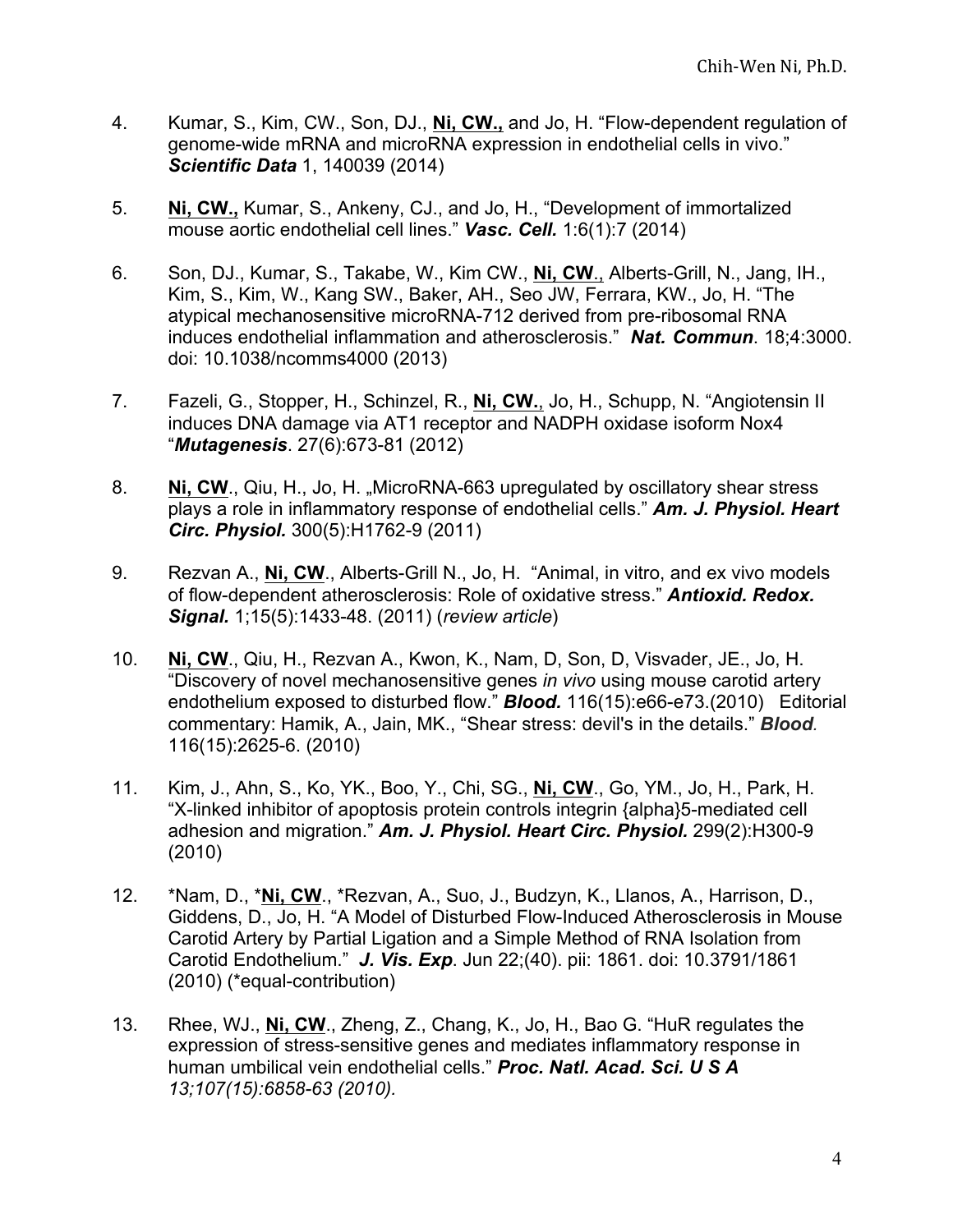- 14. Bond, AR., **Ni, CW**., Jo, H., Weinberg, PD. "Intimal cushions and endothelial nuclear elongation around mouse aortic branches and their spatial correspondence with patterns of lipid deposition." *Am. J. Physiol. Heart Circ. Physiol.* 298(2):H536-44 (2010)
- 15. \*Nam, D , \***Ni, CW**., Rezvan, A., Suo, J., Budzyn, K., Llanos, A., Harrison, D., Giddens, D., Jo, H. "Partial carotid ligation is a model of acutely induced disturbed flow, leading to rapid endothelial dysfunction and atherosclerosis." *Am. J. Physiol. Heart Circ. Physiol.* 297(4):H1535-43. (2009) (\*equal-contribution)
- 16. Tressel, SL., Kim, H., **Ni, CW**., Chang, K., Velasquez-Castano, JC., Taylor, WR., Yoon, YS., Jo, H. "Angiopoietin-2 stimulates blood flow recovery after femoral artery occlusion by inducing inflammation and arteriogenesis." *Arterioscler. Thromb. Vasc. Biol.* 28(11):1989-95. (2008)
- 17. Tsai, YC., Hsieh, HJ., Liao, F., **Ni, CW**., Chao, YJ., Hsieh, CY., and Wang, DL."Laminar flow attenuates interferon-induced inflammatory responses in endothelial cells." *Cardiovasc. Res***.** 1;74(3):497-505 (2007)
- 18. Wung, BS., **Ni, CW**., and Wang, DL. "ICAM-1 Induction by TNF-alpha and IL-6 is Mediated by Distinct Pathway via Rac in Endothelial Cells." *J. Biomed. Sci.* 12(1):91-101 (2005)
- 19. **Ni, CW.**, Hsieh, HJ., Chao, YJ., and Wang, DL. "Interleukin-6-Induced JAK2/STAT3 Signaling Pathway in Endothelial Cells is Suppressed by Hemodynamic Flow." *Am. J. Physiol. Cell Physiol.* 287, C771-C780. (2004)
- 20. **Ni, CW.**, Hsieh, HJ., Chao, YJ., and Wang, DL. "Shear Flow Attenuates Seruminduced STAT3 Activation in Endothelial Cells." *J. Biol. Chem.* 278, 19702-19708. (2003)
- 21. **Ni, CW.**, Wang, DL., Lien, SC., Cheng, JJ., Chao, YJ., and Hsieh, HJ. "Activation of PKC-epsilon and ERK1/2 participates in shear-induced endothelial MCP-1 expression that is repressed by nitric oxide." *J. Cell. Physiol.* 195, 428-434. (2003)
- 22. **Ni, CW.** and Hsieh, HJ. "A Comparison of Gene Transfection Methods for Mammalian Cells." *J. Chin. Colloid & Interface Soc.* 21, 121-130 (1998). Chinese

#### **Conference Abstracts**

- 1. **NI, CW.,** Kim, CW., Jang, I., Jo, H., and Lawson, ND. "Ramp2 is a Novel Flowsensitive Gene both in vitro and in vivo" *Arterioscler Thromb Vasc Biol* 35: A234 (2015)
- 2. **Ni, CW***.,* Smith, T., Lawson, ND., "Lacking Gata2 in Endothelial Cells Induces Apoptosis During Vascular Development" *Arterioscler Thromb Vasc Biol* 34: A174 (2014)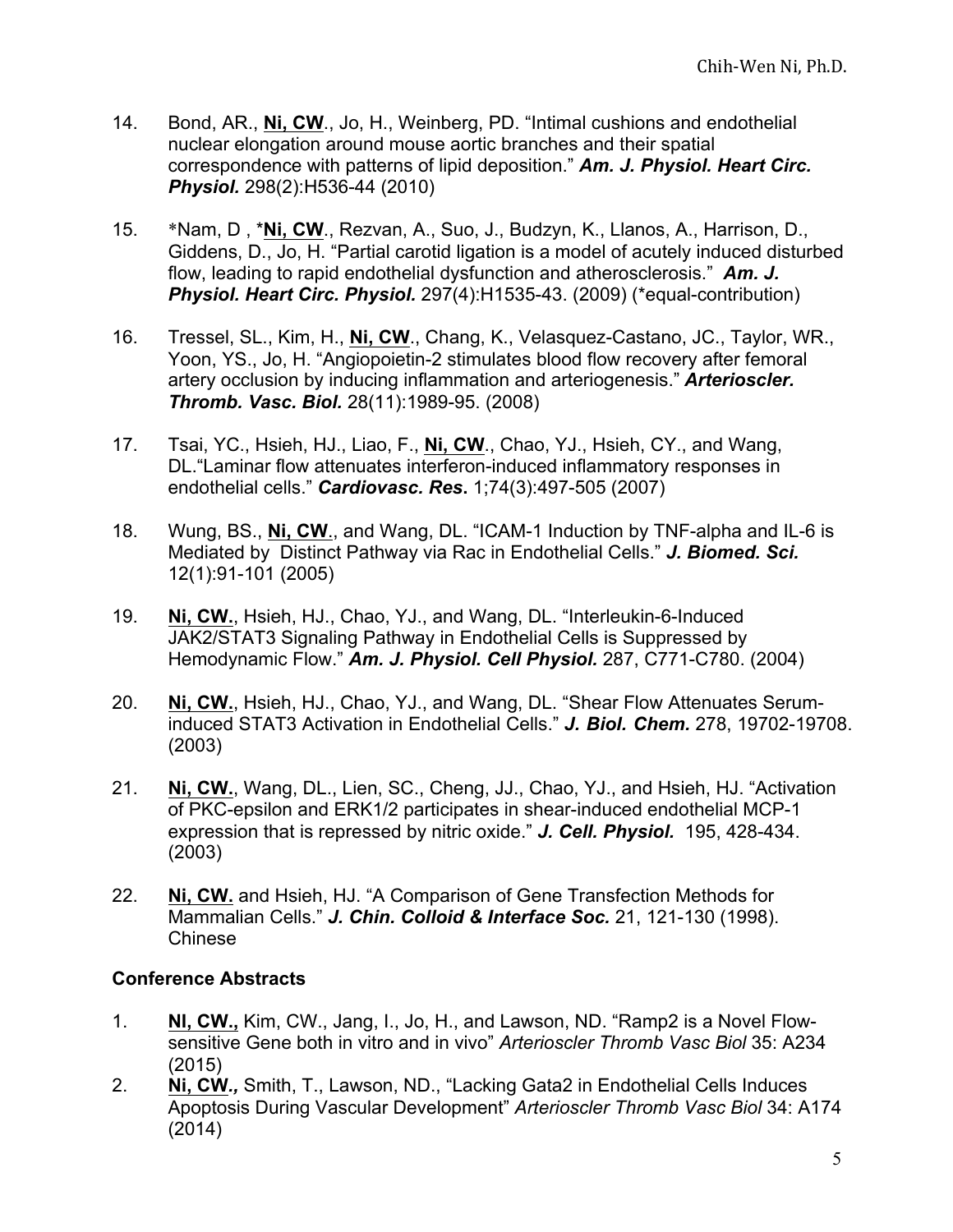- 3. Kanthi, Y.,, Hyman, M., Liao, H., Baek, A., Visovatti, S., Sutton, N., Takabe, W., **Ni, CW***.,* Jo, H., Pinsky, D., "Concurrent Session I C: Molecular and Cellular Biology of the Vessel Wall" *Arterioscler Thromb Vasc Biol* 34: A13 (2014)
- 4. Kumar, S., Son, DJ ., Takabe, W., Kim, CW., **Ni, CW.,** Alberts-Grill, N., Kim, SO., Kim, WK., Seo, JW., Ferrara, K., Jo, H ., "Inhibition of Mechanosensitive MicroRNA, mir-712 Decreases Endothelial Dysfunction and Atherosclerosis" *Circulation* 128(22):A15696 (2013)
- 5. Takabe, W. **Ni, CW**., Son, D., Alberts-Grill N., Jo, H. Lim Domain Only 4 is a Shear-Sensitive Protein, Playing a Critical Role in Endothelial Inflammation and Atherosclerosis. *Arterioscler Thromb Vasc Biol.* 32(5):A363 (2012)
- 6. **Ni, CW**., Qiu, H., Rezvan A., Kwon, K., Nam, D., Son, D., Jo, H. Core 7. Vascular Disease: Biology and Clinical Science Session Title: Russell Ross Memorial Lectureship in Vascular Biology: Emerging Concepts in Vascular Disease Abstract 10348: Discovery of Novel Mechanosensitive mRNA and miRNA in Vivo Using Mouse Carotid Artery Endothelium Exposed to Disturbed Flow. *Circulation.*  122(21):A10348 (2010)
- 7. **Ni, CW**., Qiu, H., Rezvan A., Kwon, K., Nam, D, Jo, H. Discovery of Mechanosensitive Genes by Genomewide Microarray Analysis Using Endothelial RNA from Mouse Carotid Exposed to Disturbed Flow in Vivo. *Arterioscler Thromb Vasc Biol.* 30(11):E291-E291 (2010)
- 8. **Ni, CW**., Jo, H. Identification of Shear-Sensitive miRNAs in Endothelial Cells: Role of mir-663 in Monocyte Adhesion Response. *Arterioscler Thromb Vasc Biol.* 30(11):E224-E224 (2010)
- 9. Nam, D., **Ni, CW**., Rezvan, A., Jo, H. Partial Ligation of Carotid Artery Induces Flow Reduction and Reversal, Causing Rapid Atherosclerosis Development in a NADPH Oxidase-Dependent Manner. *Arterioscler Thromb Vasc Biol.* 29(7):E39- E40. (2009)
- 10. Tressel, S., **Ni, CW**., Jo, H. Angiopoietin-2 Stimulates Blood Flow Recovery After Femoral Artery Occlusion by Inducing Inflammation and Arteriogenesis *Arterioscler Thromb Vasc Biol.* 29(7):E93-E93. (2009)
- 11. Hyman, MC., **Ni, CW**., Visovatti, SH., Nam D., Neral MK., Jo H., Pinsky DJ., Regulation OF Entpdase1 (CD39) Expression by Fluid-phase Shear Forces. *Circulation.* 118(18):S409-S409 (2008)
- 12. Wang, DL., Hsieh, HJ., **Ni, CW.,** Shear stress attenuating IL-6-induced STAT3 activation is mediated by phosphatase SHP2 in endothelial cells, *FASEB JOURNAL* 19 (4): A720-A720 Part 1 Suppl. S MAR 4 (2005)
- 13. Wang, DL., **Ni, CW.**, Shear flow inhibits the serum-induced STAT3 Activation in endothelial cells. *FASEB JOURNAL* 17 (5): A1242-A1243 Part 2 Suppl. S MAR 17 (2003)
- 14. **Ni, CW.**, Wang, DL, IL-6-induced STAT3 activity is suppressing by shear flow via Src-homology tyrosine phosphatase-2 (SHP-2) in endothelial cells *FASEB JOURNAL* 17 (5): A1247-A1247 Part 2 Suppl. S MAR 17 (2003)
- 15. **Ni, CW.**, Lien, SC., Hsieh, HJ., and Wang, DL. Nitric oxide (NO) inhibiting shear stress-induced MCP-1 expression in endothelial cells (ECs) involves PKC epsilon and ERK1/2 pathway. *FASEB JOURNAL* 16 (4): A439-A439 Part 1 MAR 20 (2002)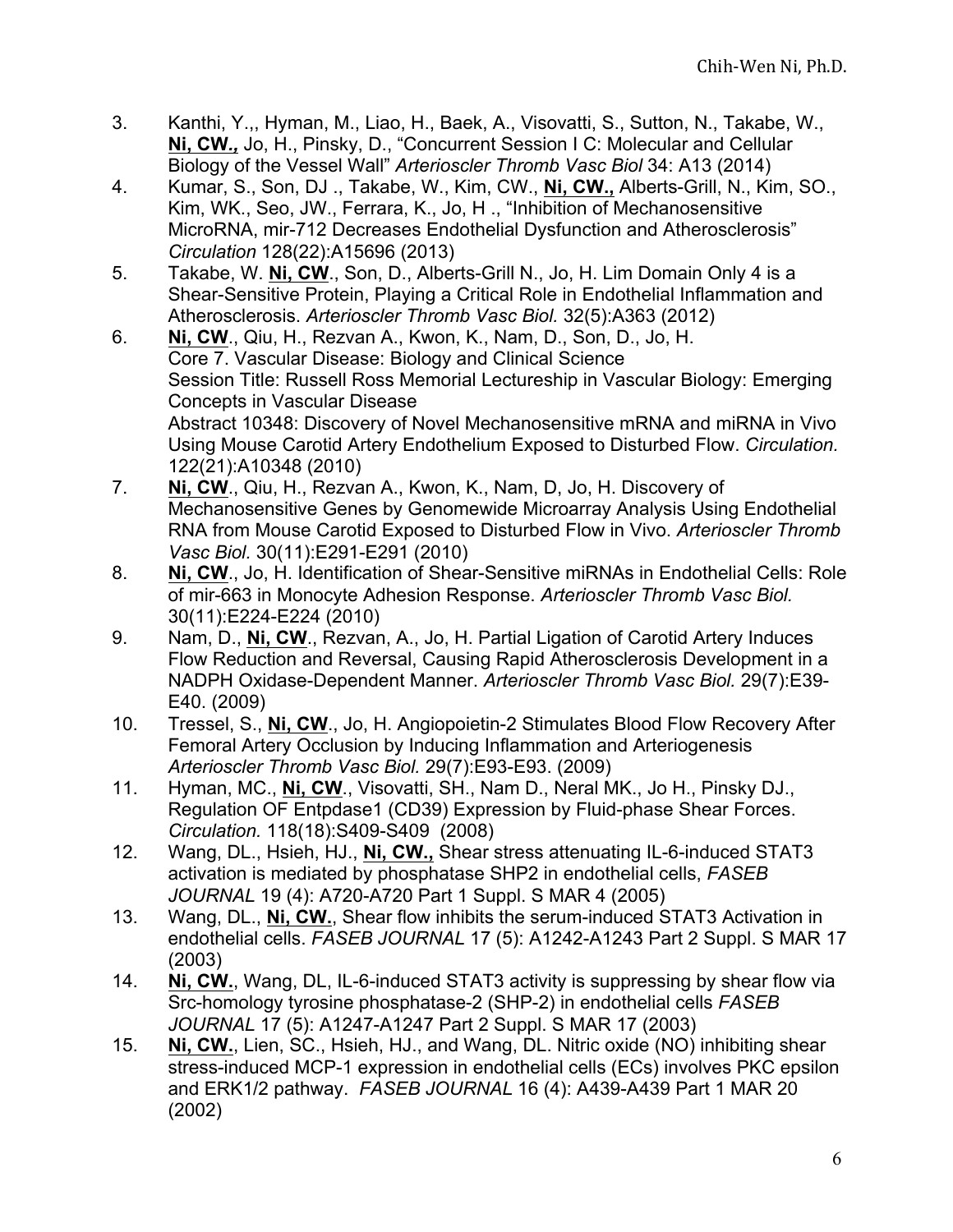# **Research Support**

#### *On Going Research Support*

Khalifa Internal Research Funds Level 1 (PI. Chih-Wen Ni) 1/1/16 - 12/31/16 Khalifa University, Abu Dhabi UAE **AED 200,000 (~55,000 USD)** *Determining Vascular Functions of Novel Flow-Sensitive Genes Using Reverse Genetic Screening in Zebrafish.*

Al Jalila Foundation Seed Grant (PI. Chih-Wen Ni) 1/1/15 – 12/31/16 Al Jalila Foundation, Dubai UAE **AED 300,000 (~82,500 USD)** *The Mechanism of vascular remodeling by blood flow in zebrafish*

#### *Complete Research Support*

Khalifa Internal Research Funds Level 1 (PI. Chih-Wen Ni) 1/1/15 – 12/31/15 Khalifa University, Abu Dhabi UAE **AED 200,000 (~55,000 USD)** *The Role of Ramp2 in Vascular Development in Response to Blood Flow*

Khalifa Internal Research Funds Level 1 (PI. Chih-Wen Ni) 1/1/14 - 12/31/14 Khalifa University, Abu Dhabi UAE **AED 200,000 (~55,000 USD)** *Development of a Zebrafish Animal Model of Type-2 Diabetes for Drug Discovery and Delivery*

## **Services**

#### *Service to Journals*

| 1. Applied Mathematical Modeling<br>2. Journal of Biomechanical Engineering | - Invited Reviewer<br>- Invited Reviewer                                                                                                   | 2014<br>2015 |
|-----------------------------------------------------------------------------|--------------------------------------------------------------------------------------------------------------------------------------------|--------------|
| <b>Service to Conferences</b>                                               |                                                                                                                                            |              |
| 1. UAE Graduate Students Research Conference 2015<br>- Abstract Reviewer    |                                                                                                                                            | 2015         |
| 2. AHA Scientific Sessions 2016                                             | - Session Chair of "Clinical, Pre-Clinical & Health and Life Sciences<br>-Abstract Reviewer for "Angiogenesis and Arteriogenesis" category | 2016         |
| Service to University                                                       |                                                                                                                                            |              |
| 1. University Curriculum committee<br>Khalifa University, Abu Dhabi UAE     | - Committee member                                                                                                                         | 2013 Fall    |
| 2. ABET committee<br>Khalifa University, Abu Dhabi UAE                      | - Committee member of BME                                                                                                                  | 2014-2015    |